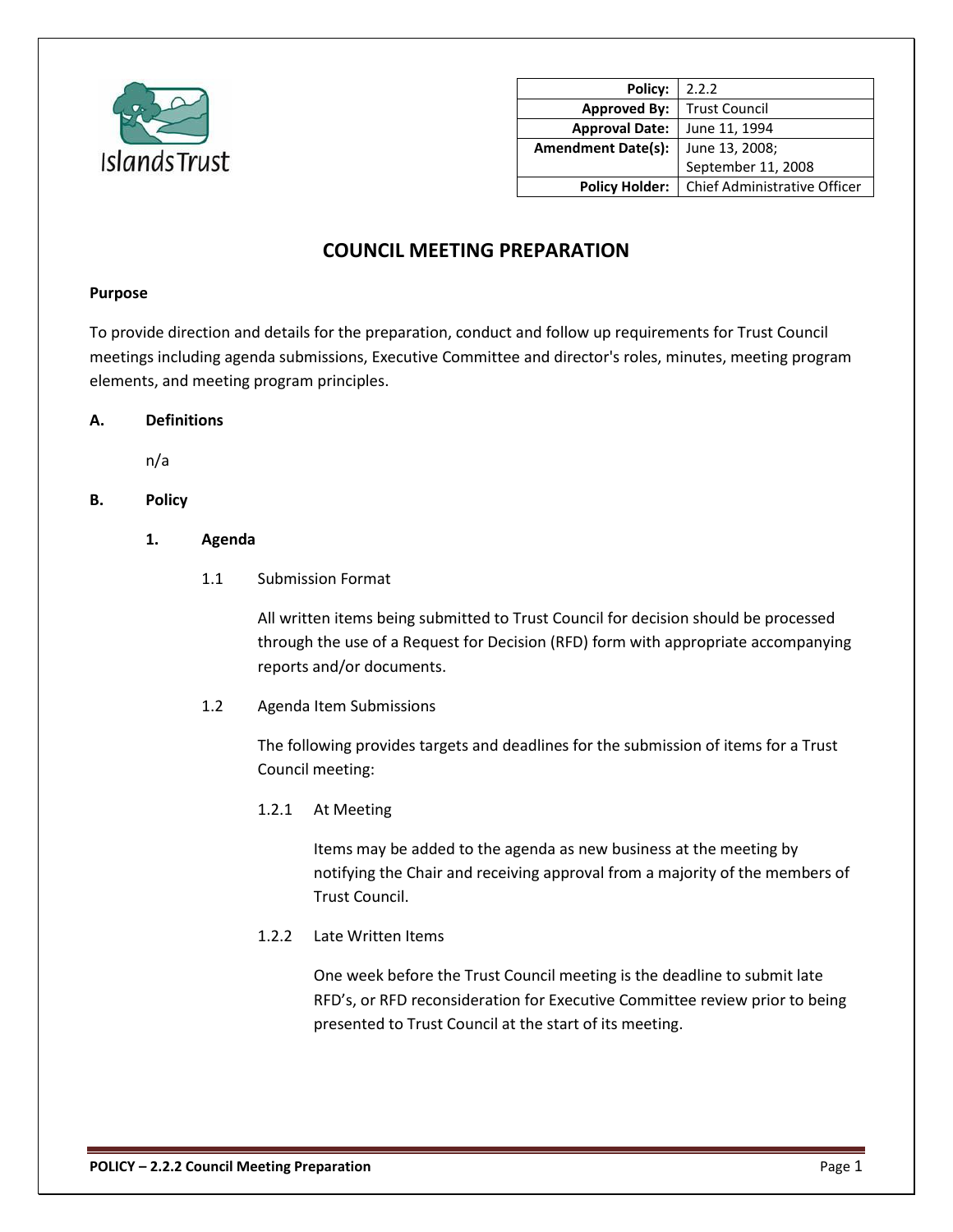## 1.2.3 Written Items for Agenda Package

The deadline to submit RFD's for Executive Committee review, prior to being included in the distributed Trust Council agenda package, is one week prior to the last regular Executive Committee meeting that is held before the week of the Trust Council meeting.

- 1.3 Executive Committee and Chief Administrative Officer Roles
	- 1.3.1 Ongoing Liaison

It is suggested that committees, trustees and/or staff may forward reports and/or preliminary RFD's for items going to Trust Council to the Executive Committee for its preliminary feedback before the above-noted deadlines for formal submission.

1.3.2 Executive Committee Review

All written items being submitted to Trust Council must be submitted for review by the Executive Committee.

1.3.3 Executive Committee Role

The Executive Committee is responsible for reviewing all RFD's being submitted to Trust Council and may:

- 1.3.3.1 add its noted editorial comments including an alternate recommendation which does not alter the submitter's intent in its RFD;
- 1.3.3.2 submit an additional RFD highlighting substantive comments which do alter the submitter's intent, including an alternate recommendation. This RFD will be added to the submitter's, or preferably replace the original RFD, based on agreement by the submitter;
- 1.3.3.3 return the RFD, and/or attached information if incomplete, for resubmission as a "late" item and therefore not to be included in the distributed agenda package.
- 1.3.4 Chief Administrative Officer (CAO) Review

All written items being submitted to the Executive Committee must be submitted to the Executive Coordinator or CAO in advance of the above-noted deadlines.

1.3.5 Chief Administrative Officer Role

The CAO is responsible to receive all RFD's for review and comment relative to: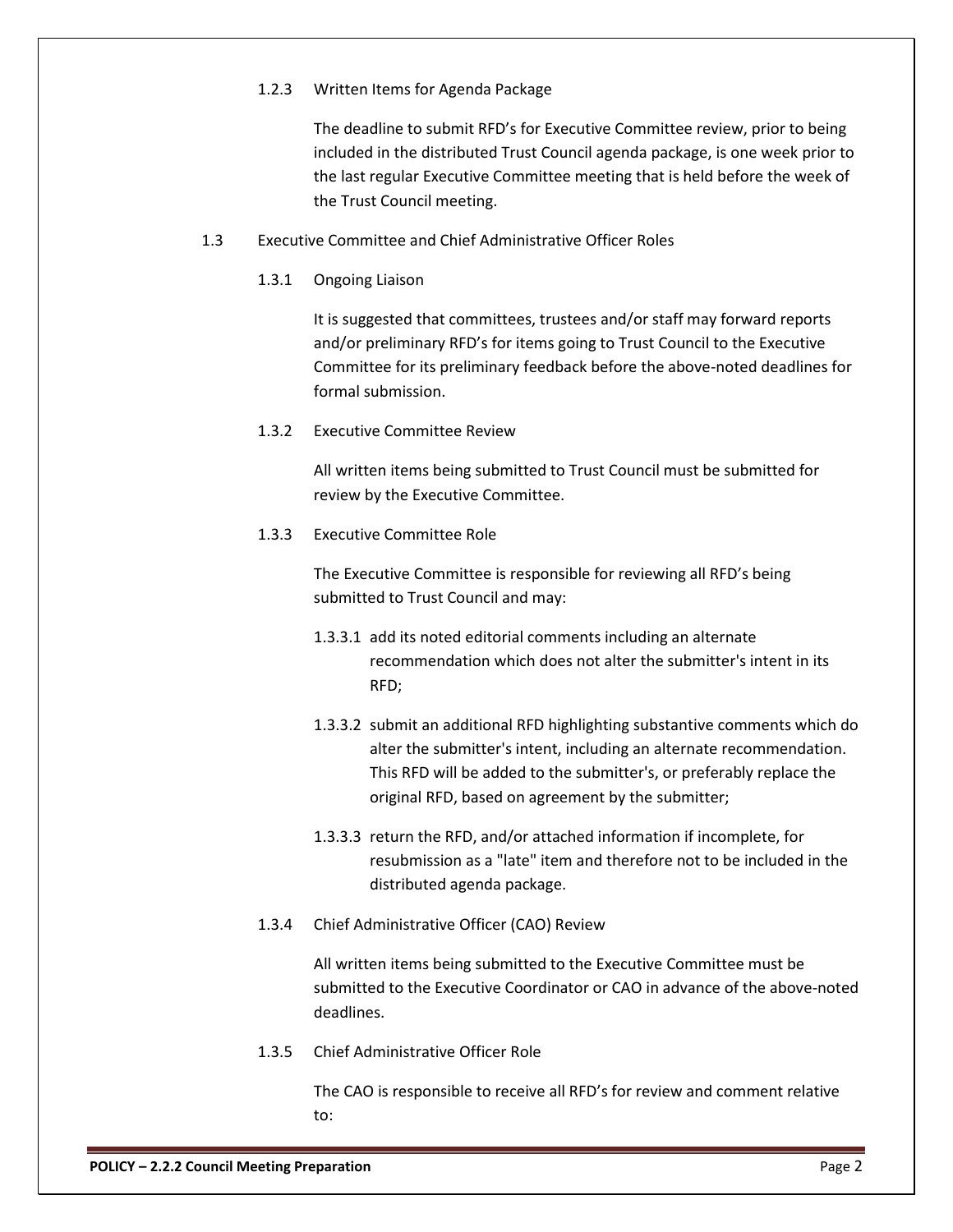- 1.3.5.1 policy, organizational, financial and implementation implications;
- 1.3.5.2 identification and evaluation of alternatives;
- 1.3.5.3 relevance to current organizational priorities;
- 1.3.5.4 general completeness as quality information from which Trust Council can make a decision;
- 1.3.5.5 processing agenda items through the Executive Committee.
- 1.4 Agenda Notification/Distribution
	- 1.4.1 Preliminary Agenda Program

It is intended that Trust Council, at each quarterly meeting, will endorse a preliminary meeting program as the basis for the Executive Committee to prepare the next quarterly meeting.

1.4.2 Follow-up Action

RFD's or Council resolutions requiring further action by, or reporting back to Trust Council, should set a targeted quarterly meeting for this follow-up as a basis for the Executive Committee to prepare Trust Council business meeting agendas.

1.4.3 Proposed Meeting Program Distribution

A proposed meeting program and a request for notice of new business will be circulated to all trustees and senior staff for information approximately five weeks before the Trust Council meeting date.

1.4.4 Agenda Package Distribution

The proposed agenda package will be distributed to all trustees and senior staff at least two Tuesdays before the Trust Council meeting date. For clarity, the proposed agenda package will be distributed to all trustees who are members of a local trust committee, whether or not they are members of Trust Council.

1.4.5 Agenda Reference

A complete agenda package for the Trust Council meeting will be kept in the Trust's boardroom for review and future reference.

1.4.6 Media Notification

A News Release on the proposed agenda will be:

1.4.6.1 posted on the Islands Trust website;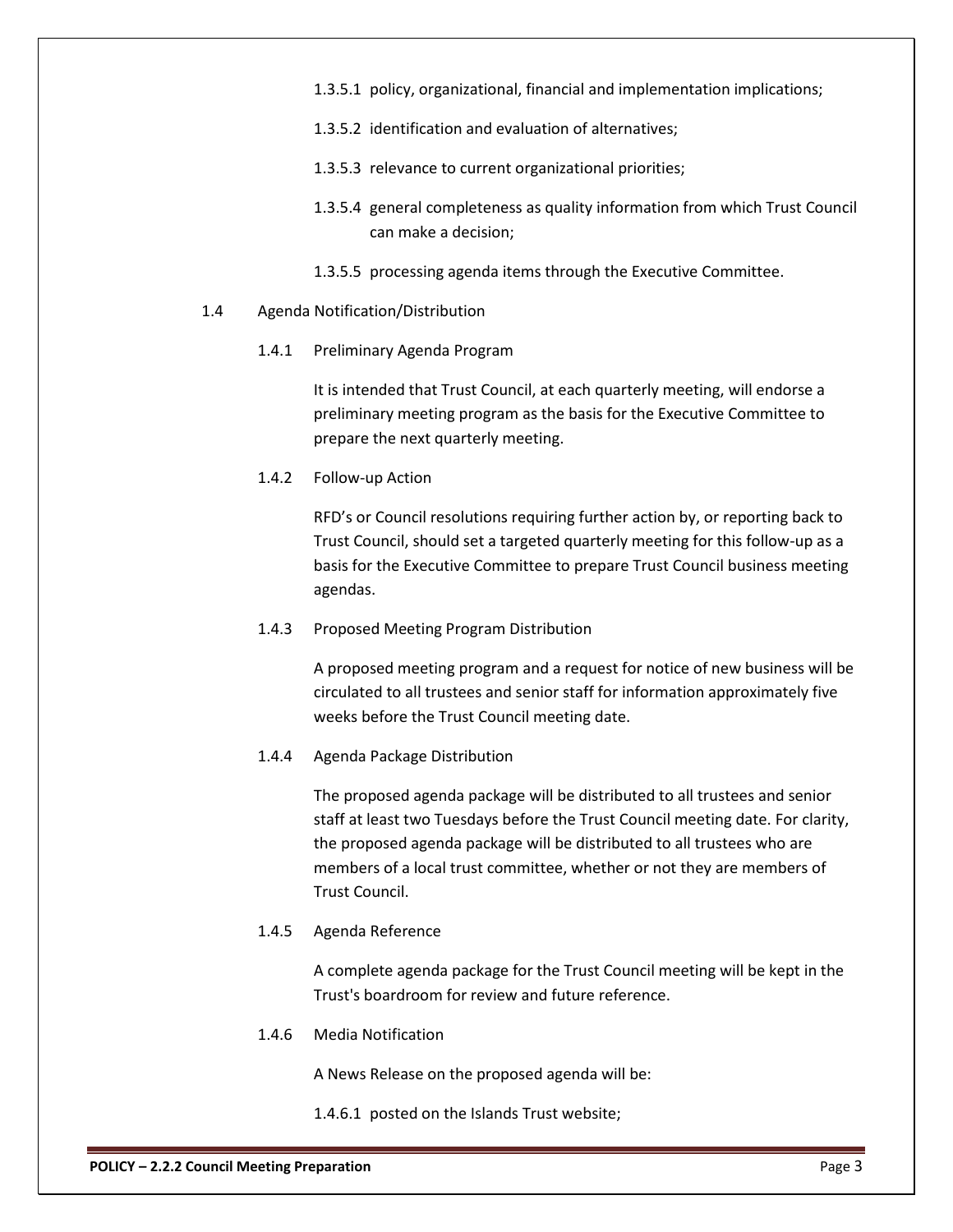- 1.4.6.2 distributed to all news release subscribers;
- 1.4.6.3 distributed to all media on the Trust's media list; and
- 1.4.6.4 sent to all staff and trustees for further distribution at their discretion five weeks before the Council meeting.
- 1.4.7 Public Notification

Notices will be posted on the island where the Council meeting is being held.

### **2. Minutes**

- 2.1 Meeting Follow-up
	- 2.1.1 Immediate Action Items

Trust Council items requiring immediate action by people throughout the organization will be circulated by the CAO during the week following Trust Council.

2.1.2 Follow-up Action List

The Trust Council follow-up action list will be prepared by management for review at the next Executive Committee meeting prior to distribution to all trustees and senior staff within three weeks of the Trust Council meeting.

#### **3. Meeting Program Elements**

3.1 Meeting Program

The Trust Council Meeting Program generally involves three days, comprised of workshop and information sessions, the consideration of information and decision items and opportunities for the public to address Council. Portions of the meeting may be closed to the public by resolution in accordance with Section 90 of the Community Charter.

#### 3.2 Public Access

- 3.2.1 All meetings will be open to the public unless closed to the public by resolution in accordance with Section 90 of the Community Charter.
- 3.2.2 The Executive Committee may recommend that portions of the Trust Council meeting be closed to the public in accordance with Section 90 of the Community Charter. The Meeting Program will indicate the approximate times of the recommended closures and the general nature of the subjects to be considered.